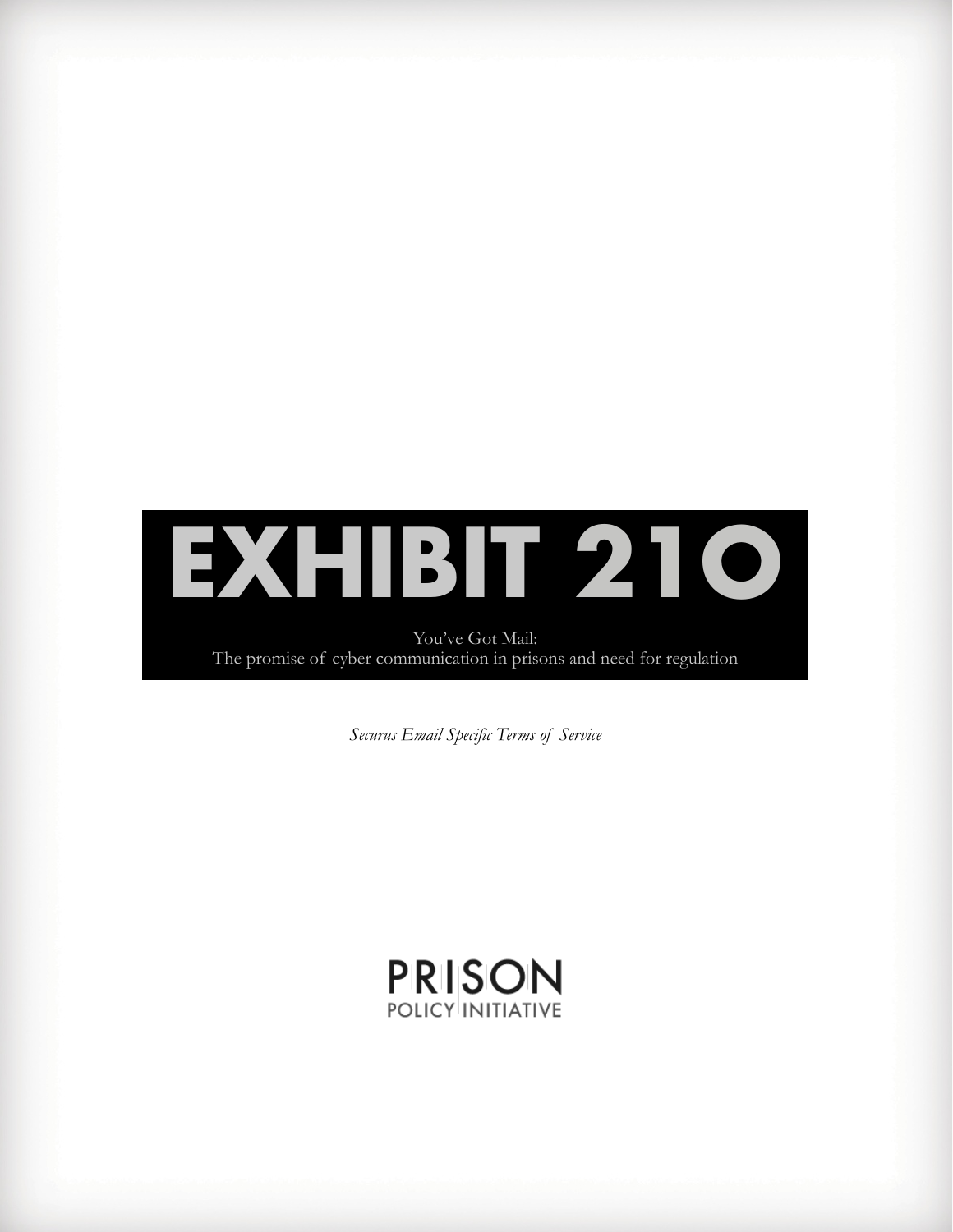**Securus – Secure Instant Messaging specific terms https://sim.securustech.net/Account/TC/TC.htm Cached copy at: http://www.webcitation.org/6eRF3iuHO**

**1. Introduction.** Please read these Terms and Conditions carefully. It contains the rules governing your access to and use of the SecurusInmateMail.com website (the "SECURUS Web Site", or the "Site") as operated by SECURUS Technologies, Inc. ("SECURUS"). If you do not accept these Terms and Conditions or if you do not meet or comply with their provisions, you may be barred from using, or denied access to, the Site.

**2. Terms and Conditions are Binding.** By accessing and using the Site, you agree that these Terms and Conditions as well as all related Exhibits (as they may be amended from time to time by SECURUS), form a binding agreement ("Agreement") between you and SECURUS. You further agree that you are accessing and using the Site at your own risk. This Agreement is subject to change by SECURUS without prior notice (unless prior notice is required by law) by posting the revised Agreement on the SECURUS Web Site. In this Agreement, "You," "User" or "Customer" means any person or entity using the Services (as defined below)

**3. Defined Terms.** The following definitions apply to this Agreement:

(a) "SECURUS Web Site" or the "Site" means SecurusInmateMail.com in its entirety and includes the Content, Text, Graphics, Design, Programming and Service as applicable in the context.

(b) "Account" means an account established by Friends and Family at a Facility for the Secure Instant Mail Service.

(c) "Content" includes all Text, Graphics, Design and Programming used on the Site.

(d) "Data" means all data or other information obtained by SECURUS, a Facility or Law Enforcement as a result of their access to, and review and analysis of, information relating to the Service.

(e) "Design" includes the color combinations and the page layout of the Site.

(f) "Detainee" means any individual currently incarcerated in a Facility.

(g) "Facility" means the correctional institution in which a Detainee is currently incarcerated.

(h) "Friends and Family" means any or all of the friends and/or family members of a Detainee that wish to use any Service.

(i) "Graphics" means the visual presentation of material on the Site.

(j) "Law Enforcement" shall have the meaning set forth in Section 11.2 below.

(k) "Law Enforcement Official" shall have the meaning set forth in Section11.3 below

(l) "Programming" includes both client-side code (HTML, JavaScript, etc.) and server-side code (Active Server Pages, VBScript, databases, etc.) used on the Site.

(m) "Secure Instant Mail" means the method by which Friends and Family as well as Detainees can exchange electronic communication using the Site.

(n) "SECURUS", "we" and "our" means SECURUS Technologies, Inc.

(o) "Service" means Secure Instant Mail.

(p) "Text" means the written words included on the Site.

(q) "User" means you, a Detainee and/or Law Enforcement Official(s).

(r) "You" means the person who is agreeing to these Terms and Conditions.

**4. The Secure Instant Mail Service.** Friends and Family may establish an Account hereunder and may use the same for so long as they satisfy all applicable requirements, including the specific requirements of the Site, for the Secure Instant Mail Service. Friends or Family may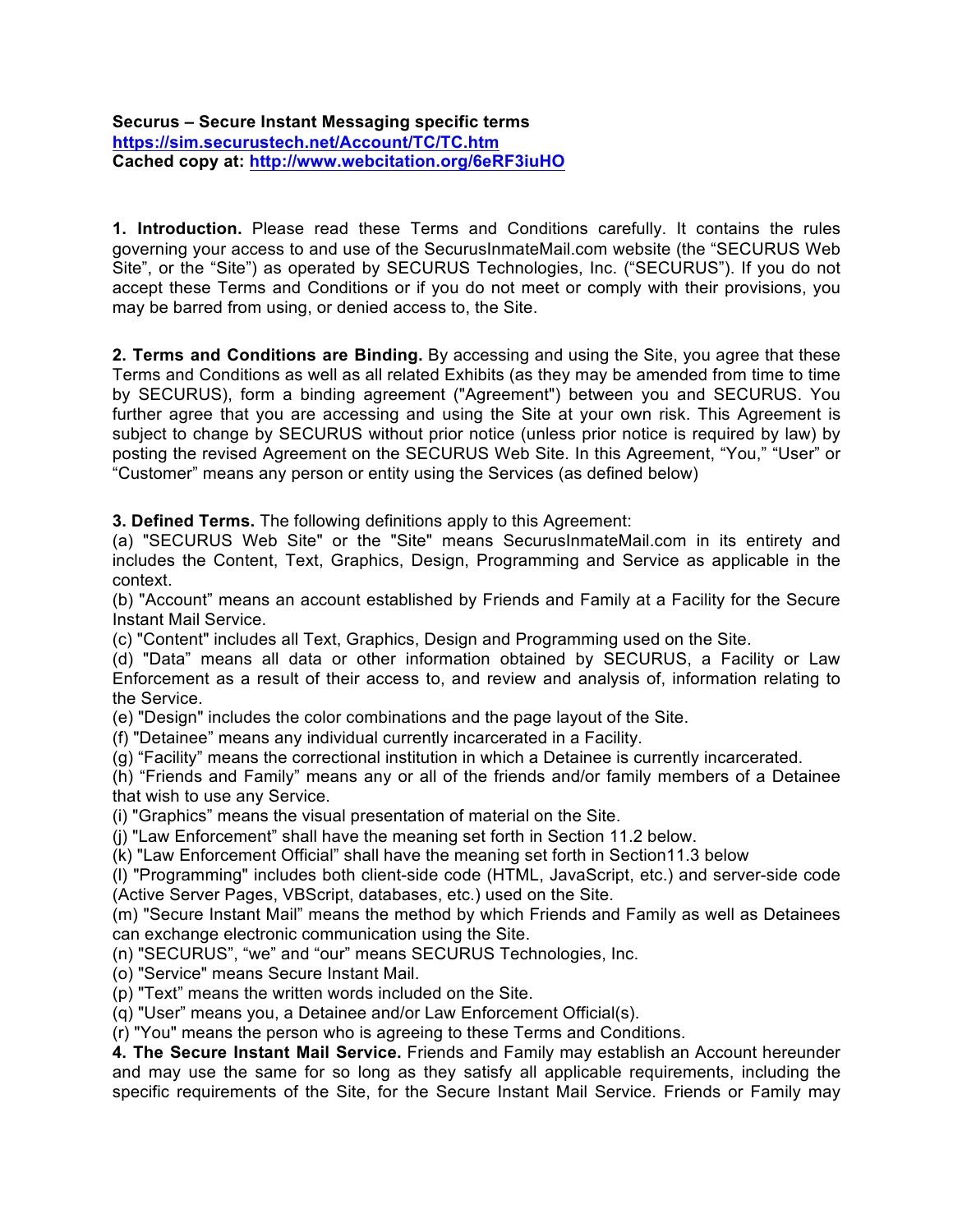utilize this Service by registering for access to the Site before e-mailing an electronic communication to the Facility at which their Friend or Family member is currently a Detainee. Personnel at that Facility will access, review and analyze the contents of that communication. If these personnel find the contents of such electronic communication to be unacceptable, they will so notify the Friends and Family that sent such electronic communication and will not deliver same to the specified Detainee. If, however, the personnel at the Facility find the contents of the electronic communication to be acceptable after such review and analysis, then the communication will be delivered to the appropriate Detainee. Such Detainee will then have the opportunity to review and, if allowed by the Facility, respond to such electronic communication provided the reply has been paid for in advance by the Friend or Family member. Personnel of the Facility shall also access, review and analyze the content of the Detainee's response and either retain it (if the Law Enforcement Official believes the contents to be inappropriate) or send it to the e-mail address of the originating Friends and Family.

**5. Service Fees.** In consideration for the use of the Service, you agree to pay SECURUS a fee for (a) each Secure Instant Mail sent and (b) each paid message option at the applicable rates then in effect (the "Service Fee"). The applicable Service Fee(s) for your use of Secure Instant Mail will be provided on the Site. As a result, you will be able to understand the amount of the applicable Service Fees before you transmit a message. Refund and Account management fees may apply. All Service Fees are non-refundable.

**6. Payment.** Service Fees for the use of Secure Instant Mail or are due and payable before SECURUS provides the requested Service. Each time you use the Service, you agree that SECURUS is authorized to charge your designated account at the Issuing Bank for the Payment and any applicable Service Fees. (Your agreement with your Issuing Bank governs use of your account, and you must refer to that agreement to ascertain your rights and liabilities as an account holder.)

**7. General Use Rules.** The Site is intended for use by Detainees and their Friends and Family in providing communication between them prior to the expiration or termination of such Detainee's current incarceration. You may use the Site only for this lawful purpose within the stated context of SECURUS's intended and acceptable uses of the Site. SECURUS is the sole interpreter of the Site's intended and acceptable uses.

**8. Right to Use by Users.** As long as you comply with these Term and Conditions and use the Site only for its intended and acceptable uses, SECURUS hereby grants you a limited, terminable, non-exclusive right to access and use the Site only for your personal use in transmitting and receiving electronic communication between the Detainee and Friends and Family. In no way shall this right be construed as a license in the Site or in its constituent components, and you are not authorized to download or copy any of the materials on the Site for any reason. Your use of the Site is a privilege, not a right. SECURUS reserves the right to suspend or terminate that privilege for any reason at any time, in its sole discretion.

**9. Other Specific Rules.** You represent, warrant and agree that you will not use (or plan, encourage or help others to use) the Site for any purpose or in any manner that is prohibited by these Terms and Conditions or by applicable law. It is your responsibility to ensure that your use of the Site complies with these Terms and Conditions and all applicable laws.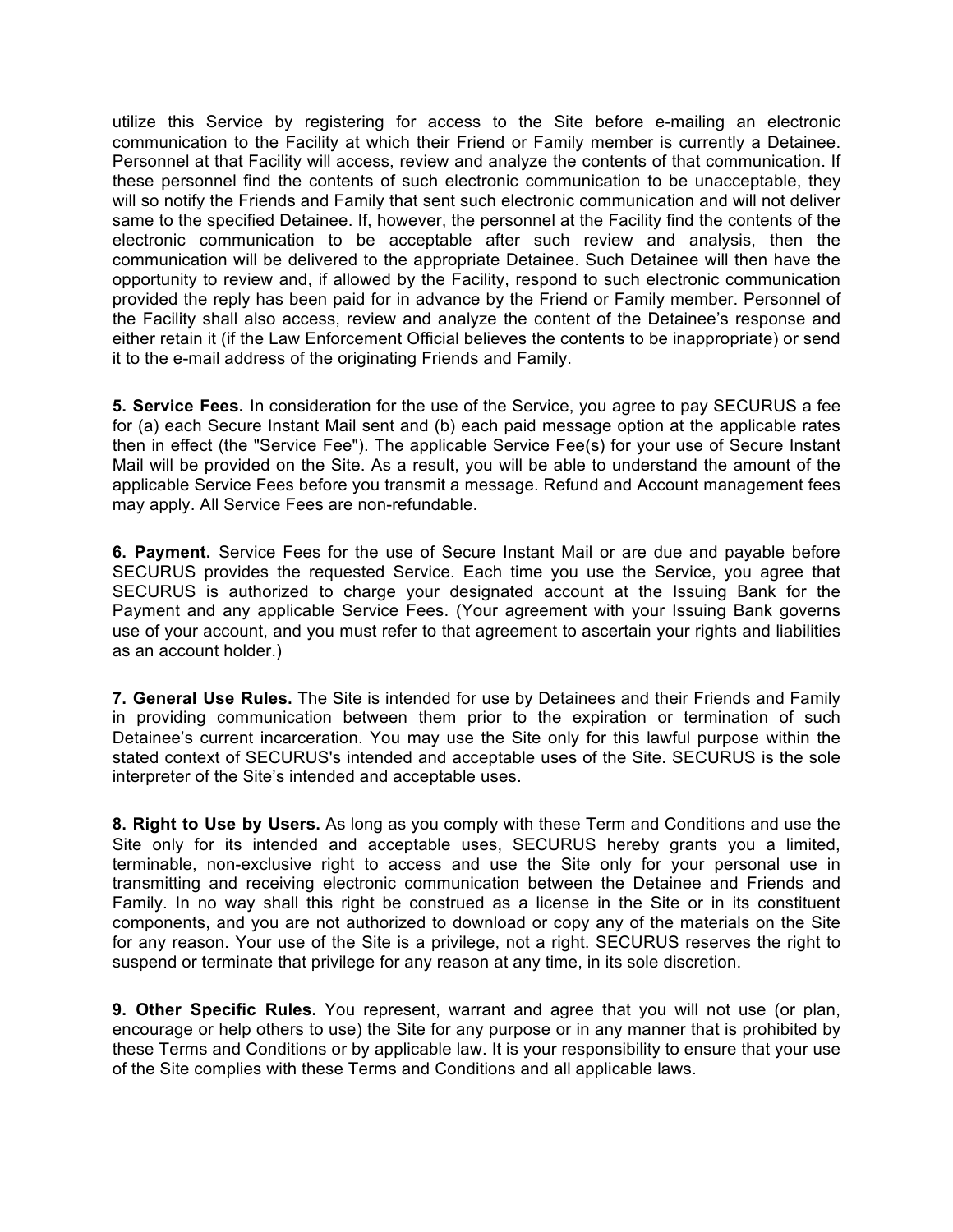**10. Rules for Posting, Conduct and Security.** You agree to comply with the "Site Rules" for conduct and security on the Site, which are attached hereto as Exhibit A.

# **11. Disclaimers.**

**11.1 No Endorsements.** Nothing on the Site shall be considered an endorsement, representation or warranty with respect to, or relative to the performance of, Secure Instant Mail by any third party including any Facility.

**11.2 Access by Governmental Authorities.** In addition to Section 3(d), Detainees and Friends and Family acknowledge, understand and agree that the electronic communication sent via Secure Instant Mail and the Data collected in the use of this Service will be accessed, reviewed, analyzed, searched, scrutinized, rendered searchable, compiled, assembled, accumulated, stored, used, licensed, sublicensed, assigned, sold, transferred and distributed by personnel involved in the correctional industry (federal, state, county and local), investigative (public and private), penological or public safety purposes and specifically including the Department of Homeland Security and any other anti-terrorist agency (federal, state and local) (collectively, "Law Enforcement").

**11.3 No Responsibility.** You agree that SECURUS assumes no responsibility for the activities, omissions or other conduct of any member of Law Enforcement (a "Law Enforcement Official"). Relative to the Service, SECURUS acts solely as a portal for the online distribution and publication of electronically distributed information and has no obligation to screen communications or information in advance and is not responsible for screening or monitoring electronic communications sent via this Service. SECURUS has no liability or responsibility to Users for performance or nonperformance of the Service. SECURUS may take any action with respect to User submitted information that it deems necessary or appropriate, in its sole discretion.

# **11.4 WARRANTY DISCLAIMERS.**

(a) THE SITE IS PROVIDED ON AN 'AS IS' BASIS WITHOUT ANY WARRANTIES OF ANY KIND, EXPRESS OR IMPLIED. SECURUS, TO THE FULLEST EXTENT PERMITTED BY LAW, DISCLAIMS ALL WARRANTIES, INCLUDING, BUT NOT LIMITED TO, THE WARRANTIES OF MERCHANTABILITY, TITLE, NON-INFRINGEMENT OF THIRD PARTIES' RIGHTS, AND FITNESS FOR PARTICULAR PURPOSE. SECURUS MAKES NO WARRANTIES ABOUT THE ACCURACY, RELIABILITY, COMPLETENESS, OR TIMELINESS OF THE SITE.

(b) Without limitation on the foregoing: (i) SECURUS DOES NOT WARRANT THAT THE SITE WILL OPERATE ERROR-FREE OR THAT THE SITE OR ITS SERVERS ARE FREE OF COMPUTER VIRUSES OR OTHER HARMFUL MECHANISMS. IF YOUR USE OF THE SITE RESULTS DIRECTLY OR INDIRECTLY IN THE NEED FOR SERVICING OR REPLACING EQUIPMENT OR DATA, SECURUS IS NOT RESPONSIBLE FOR THOSE COSTS. (ii) SECURUS makes no representations or guarantees regarding the truthfulness, accuracy, completeness, timeliness or reliability of any electronic communication transmitted pursuant to this Service, any other form of communication engaged in by Users or the actions by Law Enforcement Officials in handling the Data. Documents implementing the Service may contain inaccuracies or typographical errors. (iii) SECURUS makes no representations or guarantees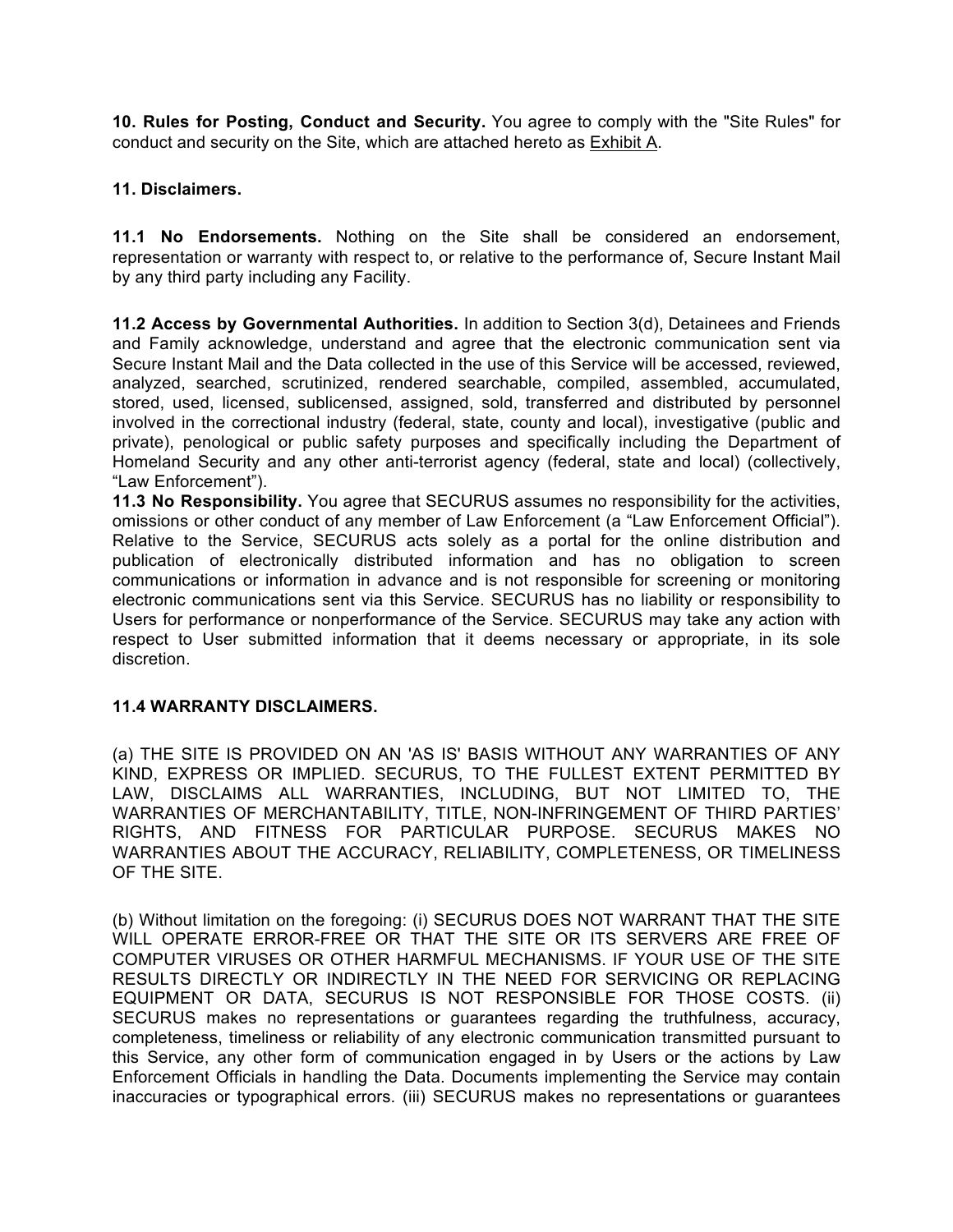regarding the Content of the Site, including, but not limited to, broken links, inaccuracies or typographical errors, and (iv) SECURUS makes no representations or guarantees about the ability of the Service to work properly, completely, or at all, for any given User.

## **12. DAMAGE LIMITATIONS, ALLOCATIONS OF LIABILITY AND EQUITABLE RELIEF.**

(a) YOU ASSUME ALL RESPONSIBILITY AND RISK FOR YOUR USE OF THE SITE, THE INTERNET GENERALLY, AND THE ELECTRONIC COMMUNICATIONS WHICH YOU INITIATE OR RECEIVE VIA THIS SITE AND FOR YOUR CONDUCT ON AND OFF THE SITE.

(b) IN NO EVENT SHALL SECURUS (OR ANY OF ITS OFFICERS, DIRECTORS, SHAREHOLDERS, EMPLOYEES, AFFILIATES, PARENT OR AGENTS) BE LIABLE FOR ANY NON-DIRECT DAMAGES WHATSOEVER (INCLUDING, WITHOUT LIMITATION, SPECIAL, INCIDENTAL AND CONSEQUENTIAL DAMAGES, LOST PROFITS, OR DAMAGES RESULTING FROM USE OF THE DATA BY LAW ENFORCEMENT AND/OR LAW ENFORCEMENT OFFICIALS (INCLUDING THE POSSIBLE LOSS OF LEGAL PRIVILGE WHICH MAY ARISE AS A RESULT), LOST DATA, IMPROPERLY PROCESSED OR DELAYED FUNDING OR BUSINESS INTERRUPTION RESULTING FROM OR ARISING UNDER OR IN CONNECTION WITH THE USE OR ACCESS TO, OR THE INABILITY TO USE OR ACCESS, THE SITE WHETHER BASED ON WARRANTY, CONTRACT, TORT, OR ANY OTHER LEGAL THEORY, AND WHETHER OR NOT SECURUS IS ADVISED OF THE POSSIBILITY OF SUCH DAMAGES.

(c) BECAUSE SOME STATES OR JURISDICTIONS DO NOT ALLOW THE EXCLUSION OR LIMITATION OF LIABILITY FOR CONSEQUENTIAL OR INCIDENTAL DAMAGES, THE LIMITATIONS SET FORTH IN THE PRECEDING PARAGRAPH MAY NOT APPLY TO YOU. IF ANY ARE HELD INAPPLICABLE OR UNENFORCEABLE FOR ANY REASON, THEN SECURUS'S MAXIMUM LIABILITY TO YOU FOR ANY NON-DIRECT TYPE OF DAMAGES SHALL BE LIMITED TO U.S. \$200.00 IN THE AGGREGATE.

(d) IN NO EVENT SHALL SECURUS (OR ANY OF ITS OFFICERS, DIRECTORS, SHAREHOLDERS, EMPLOYEES, AFFILIATES, PARENT OR AGENTS) BE LIABLE FOR ANY DIRECT DAMAGES IN EXCESS OF US\$200.00.

(e) Due to the nature of this Agreement, in addition to money damages, You agree that SECURUS will be entitled to equitable relief upon a breach of this Agreement by You.

**13. Intellectual Property Rights.** The Site and all right, title and interest in and to the Site (including specifically the Content) are the sole property of SECURUS or its licensors, and are protected by U.S. copyright and international treaties. Except for the limited rights expressly granted to You in these Terms and Conditions, SECURUS reserves for itself and its licensors all other right, title and interest. Without limitation on the foregoing, You may not reproduce, modify, display, sell, or distribute the Content, or use it in any other way for public or commercial purpose. This includes the terms "Secure Instant Mail" and "SECURUS" as well as the SECURUS design logo and certain other names or logos which are service marks or trademarks of SECURUS, and all related product and service names, design marks and slogans which are also the service marks or trademarks of SECURUS. In addition, the Design of the Site (including color combinations, button shapes, layout, design and all other graphical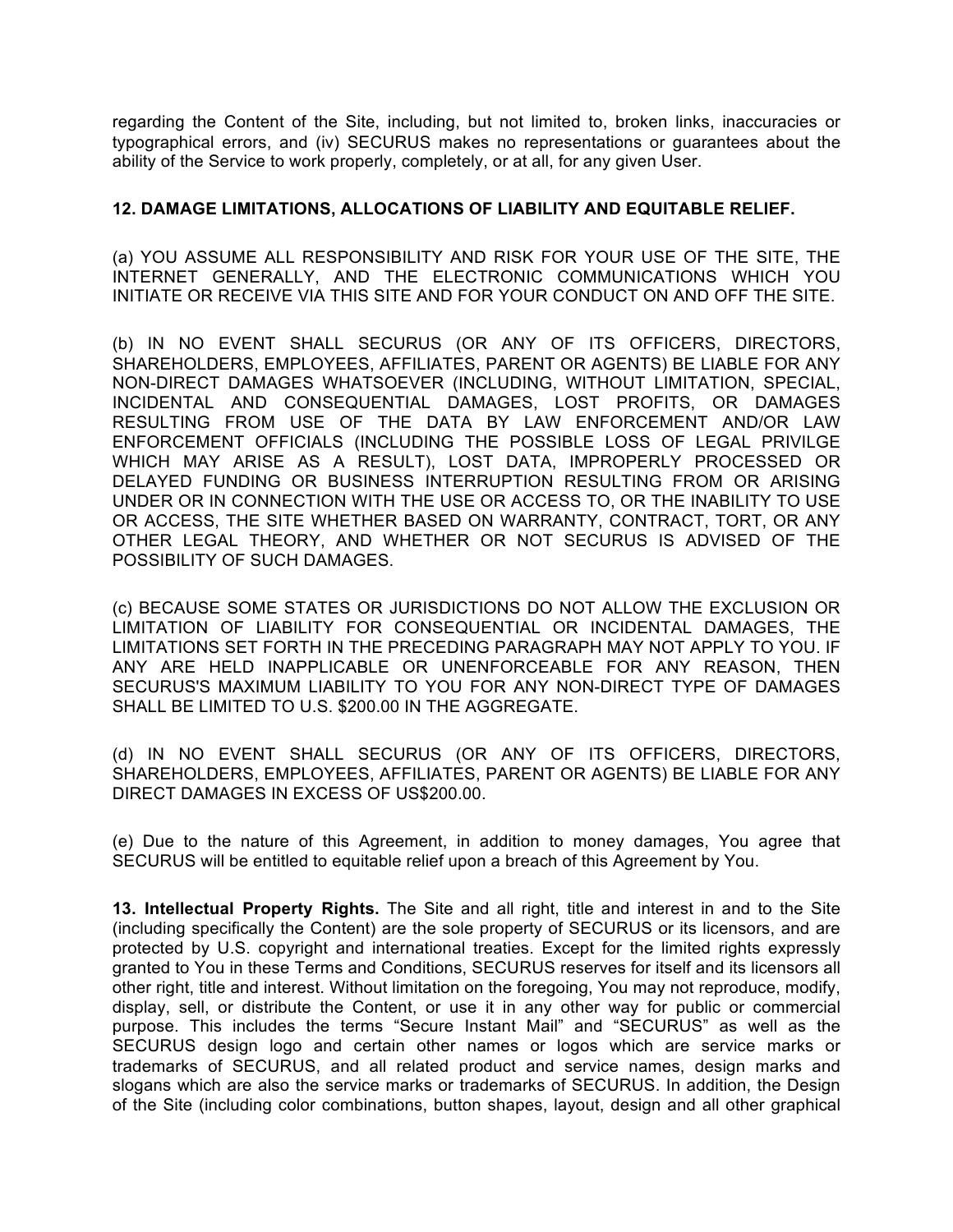elements) are also protected by SECURUS's trademarks, service marks and copyrights. All other product and service marks contained on the Site are the trademarks of their respective owners

**14. Privacy Policy.** SECURUS is committed to providing a means by which Detainees (collectively "Detainees" and individually a "Detainee") currently incarcerated in a Facility (collectively "Facilities" and individually a "Facility") may establish electronic communication with their Friends and Family pursuant to this Service. The use of Secure Instant Mail is conducted pursuant to the terms hereof. We want to provide a helpful user experience, but one where all participants understand that the contents of any and all such Secure Instant Mail as well as the information relating to the transfer of money will be accessed, reviewed, analyzed, searched, scrutinized, rendered searchable, compiled, assembled, accumulated, stored, used, licensed, sublicensed, assigned, sold, transferred and distributed by Law Enforcement. As such, you must approach your use of Secure Instant Mail without any reasonable expectation that the contents of these communications are, or will remain, private and/or protected by any legal privilege. With that background in mind, the following reflects our approach to providing the Secure Instant Mail Service, whether you are currently a Detainee or a Friend and Family member.

*This Privacy Policy statement applies solely to the information we collect on this Site and does not apply to information collected in any other fashion.*

# **14.1 Personal Information.**

#### (a) **Information about Secure Instant Mail Users.**

When You sign up to use the Secure Instant Mail Service, You must provide SECURUS with certain personal information such as name, address, e-mail address, telephone number, credit card number, etc. We will use this information primarily in connection with efforts to provide the Secure Instant Mail Service. You understand, acknowledge and agree that this information may be shared with Law Enforcement, and that we may use and compile that information as part of our responsibilities to Law Enforcement. As a result, You understand, acknowledge and agree that You will not have any reasonable expectation of privacy concerning the contents of any electronic mail using this Service.

#### (b) **Information we Collect.**

(1) **Website, including our registration and payment pages.** This includes a) credit card sign-up page, e-mail address, your credit card number, your expiration date, your first name, your last name, your address, your city, your state, your zip code, your country, and your agreement to be bound by SECURUS's terms and conditions; and telephone invoice billing where applicable; b) the name of the person on the account, your agreement to be bound by SECURUS's terms and conditions. You are obligated to provide SECURUS with accurate and up-to-date information, and failure to provide SECURUS with such information could void any agreement between you and SECURUS.

(2) **Information that we automatically receive.** SECURUS receives and stores certain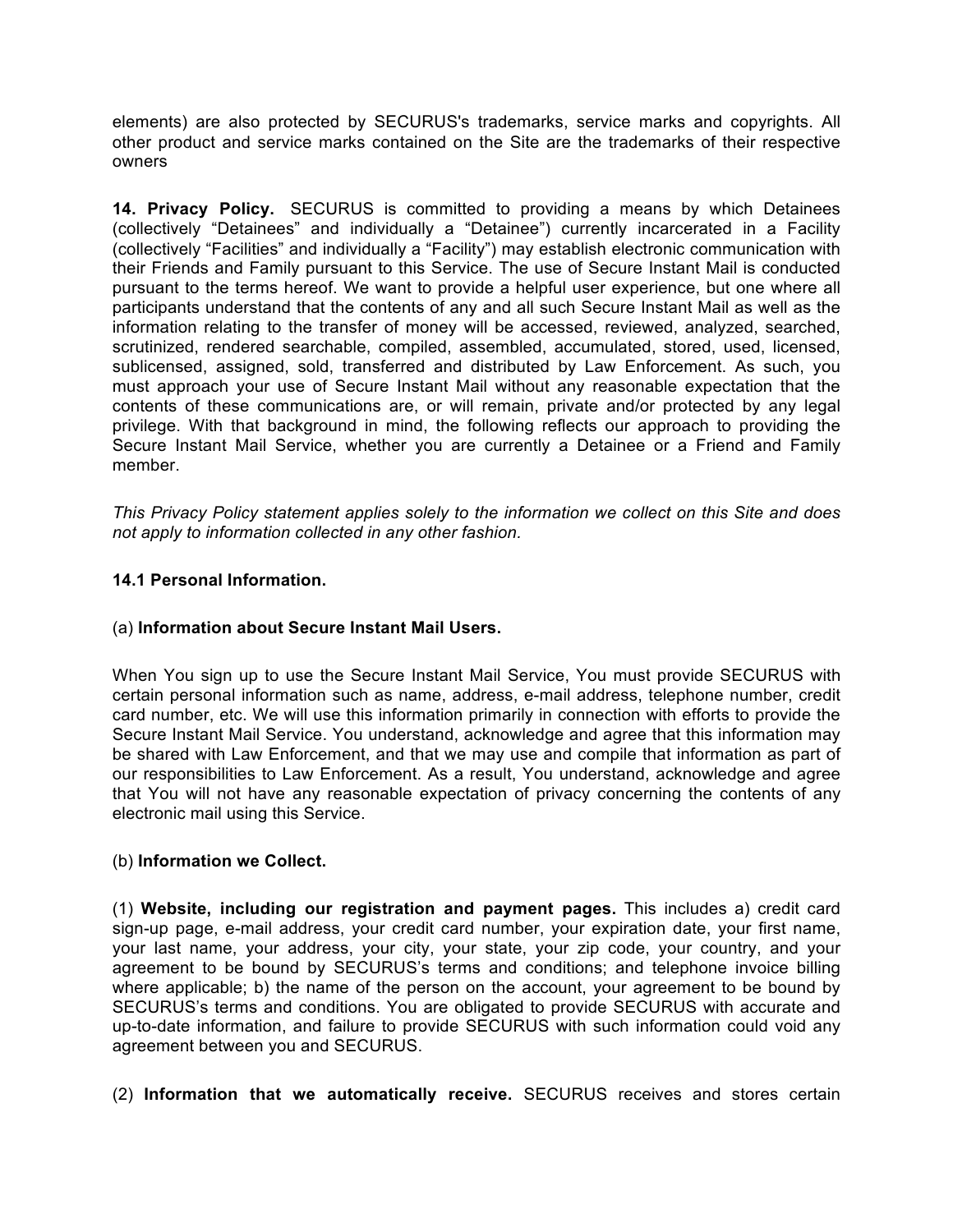information whenever You send or receive e-mail through the Service. For example, SECURUS employs "cookie" technology. We do this so that we can recognize You when You visit the Site. Additionally, we identify the numerical IP address assigned to your computer by your Internet Service Provider.

# **14.2 Information We Collect.**

(a) If You contact us, we may keep a record of that correspondence and incorporate the information it contains into our database. Information provided by You to open a SECURUS account, such as your name, address, phone number, and credit card information may be retained in the SECURUS database. Additional information concerning each transaction, such as the amount of the transaction or Detainee information such as inmate's ID or inmate's last name may also be stored in the SECURUS database.

(b) Every time someone visits the Site, a log file is generated on our computer. This contains information such as the user's IP (Internet Protocol) address, how long that user spent on the Site, and which pages of the Site they visited. We collect this information to help us diagnose problems and administer our systems, to report aggregate information to our advertisers and to audit the use of the Site (e.g. what part of the world users are connecting from, or what ISPs are being used).

(c) We do not normally link IP addresses to anything personally identifiable, which means that You remain anonymous even though we include your IP address in our aggregate information. However, we can and will attempt to use IP addresses to identify a user when we feel it is necessary to enforce compliance with this Agreement with You or to protect the Service and other users and respond to Law Enforcement. We also reserve the right to disclose your personally identifiable information as required by law and when we believe that disclosure is necessary to protect our rights and/or to comply with a judicial proceeding, court order, or legal process served on the Site.

# **14.3 Use and Disclosure.**

(a) The personal information collected also allows us to provide users with private and secure areas to prepare a profile for their use in obtaining or transmitting electronic communications pursuant to Secure Instant Mail. You can correct or update your profile at any time by logging into the Site using your username and password in order to implement such corrections or updates. Profiles remain active and online in our database indefinitely.

(b) In order to protect all our customers from potential fraud, we verify the information You provide us with third parties. The verification process allows SECURUS to collect specific information about You in order to safeguard your personal information and any information related to a transaction. In particular, if You register a bank card with SECURUS, we will use card authorization and fraud screening services to verify that your card information and address matches the information that You supplied to SECURUS, and that the card has not been lost or stolen. Detainee information provided to us is validated against the appropriate prison inmate's database.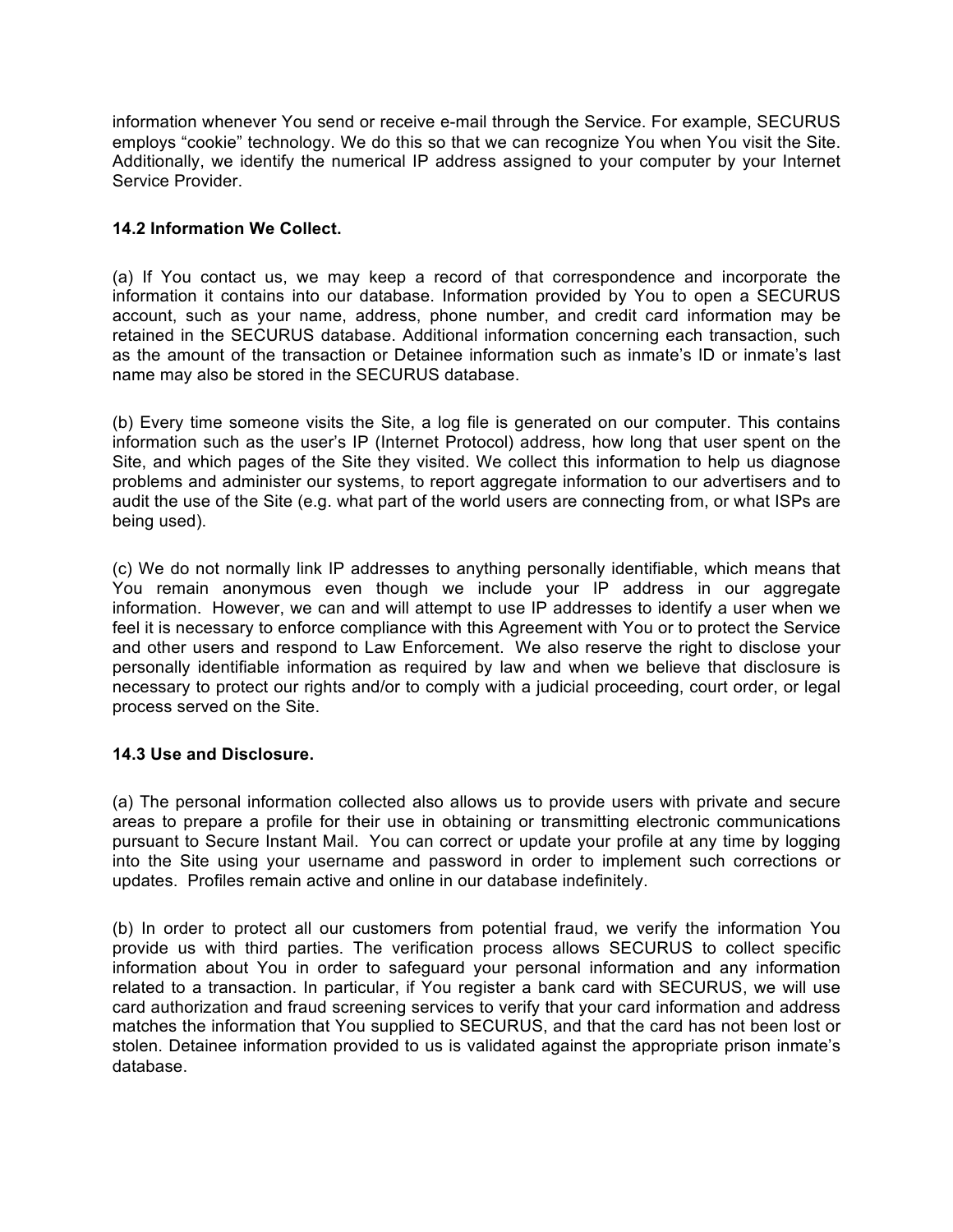(c) SECURUS shares information with companies that help us process transactions such as credit card processors. SECURUS may also disclose information that we in good faith believe is necessary to investigate fraud or illegal activity, or to conduct investigations of violations of our Agreement. SECURUS will disclose information requested by a regulatory or government authority investigating illegal activities. Similarly, we will disclose your personal information whereby our company or business assets are transferred to a third party or if we are compelled to do so by law.

## **14.4 How We Protect Information.**

(a) SECURUS takes appropriate precautions to protect your information subject to its extensive review by Law Enforcement. We employ physical, electronic, and procedural safeguards to protect such information against unauthorized access, disclosure, alteration or destruction. SECURUS continually reviews and enhances its security system.

(b) There are areas of the Site where You may be asked to transmit credit card information in order to complete a purchase transaction or for verification purposes. Any time we ask for a credit card number, it will be transmitted in an encrypted format using industry-standard, SSL (secure socket layer) encryption.

**15. Indemnity.** You agree to defend, indemnify, and hold harmless SECURUS and the Facility (and their respective officers, directors, employees, affiliates and parents and agents) from and against any third party claims, actions or demands (including, without limitation, costs, damages and reasonable attorneys' fees) alleging or resulting from or in connection with your use of the Site or your breach of this Agreement. SECURUS may, but is under no legal obligation to, use reasonable efforts to provide you prompt notice of any such claim, suit, or proceeding and may, but is under no legal obligation, assist You, at your expense, in defending any such claim, suit or proceeding.

**16***.* **Release.** By accessing and using the Site, You hereby release and forever discharge SECURUS, all applicable Law Enforcement Officials and the Facility from any and all liability, expense, cost or remedy which may arise as a result of your use of this Site as well as the use of the Data in the manner described in Section 11.2

**17. General.** SECURUS contact information is listed on the Site. SECURUS makes no claims that the Content is appropriate or may be downloaded outside of the United States. Access to the Content may not be legal by certain persons or in certain countries, and such persons have no right to access or use the Site. If you access the Site from outside of the United States, you do so at your own risk and are responsible for compliance with the laws of your jurisdiction. This Agreement is governed by the internal substantive laws of the State of Texas, without respect to its conflict of laws principles. Jurisdiction for any claims arising under this Agreement shall lie exclusively with the federal courts in the State of Texas. If any provision of this Agreement is found to be invalid by any court having competent jurisdiction, the invalidity of all or part of a provision shall not affect the validity of the remaining parts and provisions of this Agreement, which shall remain in full force and effect. All provisions of this Agreement shall survive termination except those granting access or use to the Site, and you shall cease all your use and access thereof immediately. You may not assign or transfer your rights or obligations under this Agreement. No waiver of any term of this Agreement shall be deemed a further or